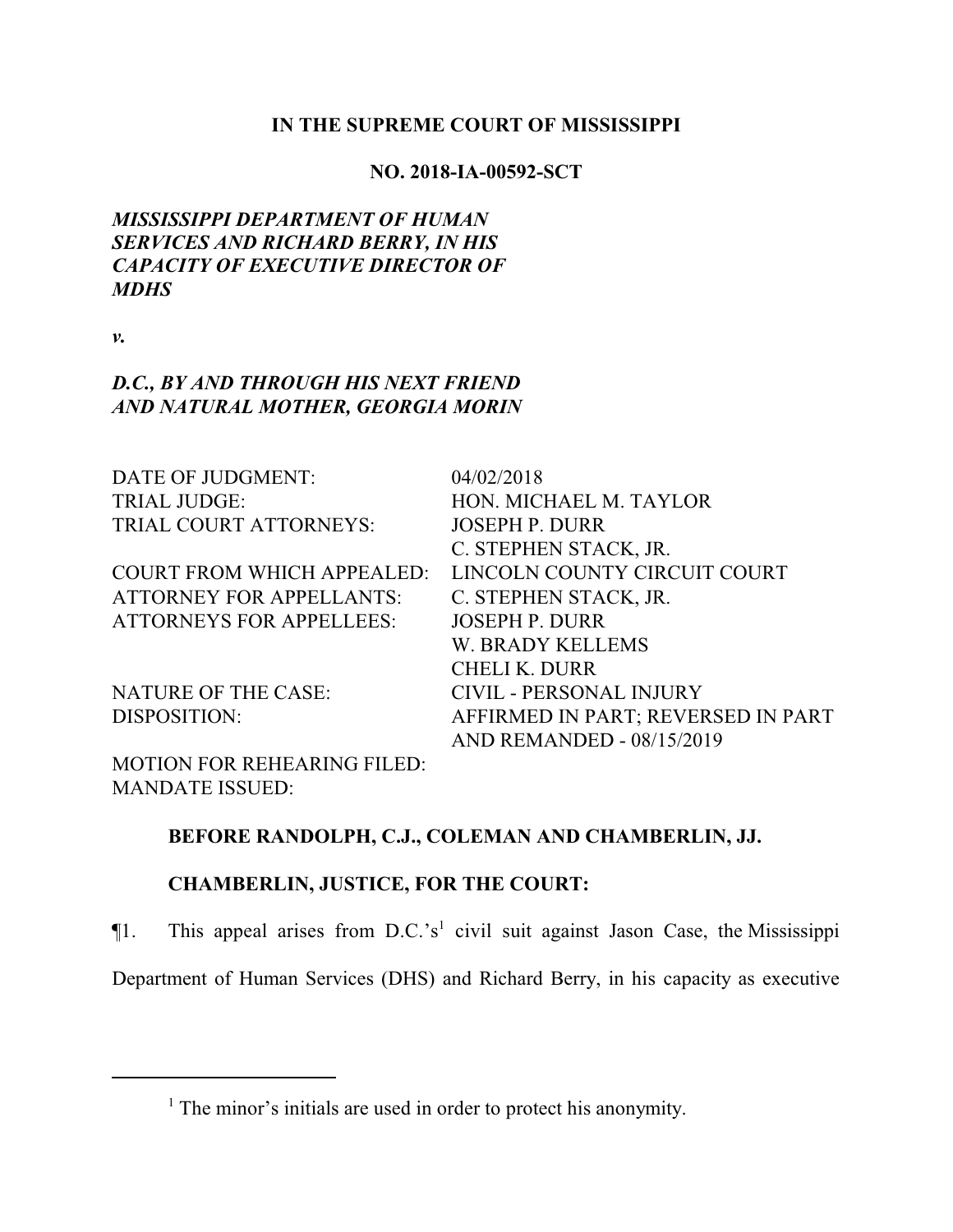director of DHS.<sup>2</sup> D.C., a minor foster child, alleged that Case, his foster parent, sexually abused him. DHS removed D.C. from Case's home and a subsequent investigation substantiated the alleged abuse. DHS does not contest that Case abused D.C. In his complaint, D.C. alleged negligence and gross negligence on behalf of DHS and Berry in the licensing of the foster home and the lack of care and treatment to D.C., both during his placement and after DHS removed D.C. from the foster home.

¶2. After a period of discovery, DHS filed a motion for summary judgment. It maintained that it was entitled to immunity under Mississippi Code Section 43-15-125 (Rev. 2015) and Mississippi Code Section 11-46-9(1)(d) (Rev. 2012). Without anynoted reference to Section 43-15-125, the circuit court denied DHS's motion for summary judgement. DHS filed a petition for interlocutory appeal, which a panel of this Court granted. After review of the record, we affirm in part and reverse in part the circuit court's denial of summary judgment.

#### **FACTS AND PROCEDURAL HISTORY**

 $\P$ 3. Jason Case applied with DHS<sup>3</sup> to be a foster parent. DHS approved his application after Case passed the statutorily required background checks. DHS placed B.W.—a foster child—with Case before it placed D.C. in Case's home. DHS received allegations of

<sup>&</sup>lt;sup>2</sup> Unless otherwise noted, later references to "DHS" includes Berry in his capacity as executive director.

<sup>&</sup>lt;sup>3</sup> The Mississippi Department of Child Protection Services now oversees foster children and foster parents. Miss. Code Ann. § 43-26-1 (Supp. 2018) ("The Commissioner of Child Protection Services and the Executive Director of the Department of Human Services shall develop and implement a plan for the orderlyestablishment of the Department of Child Protection Services and its transition from the Office of Family and Children's Services of the Department of Human Services."). For consistency with the record, we will continue to refer to DHS.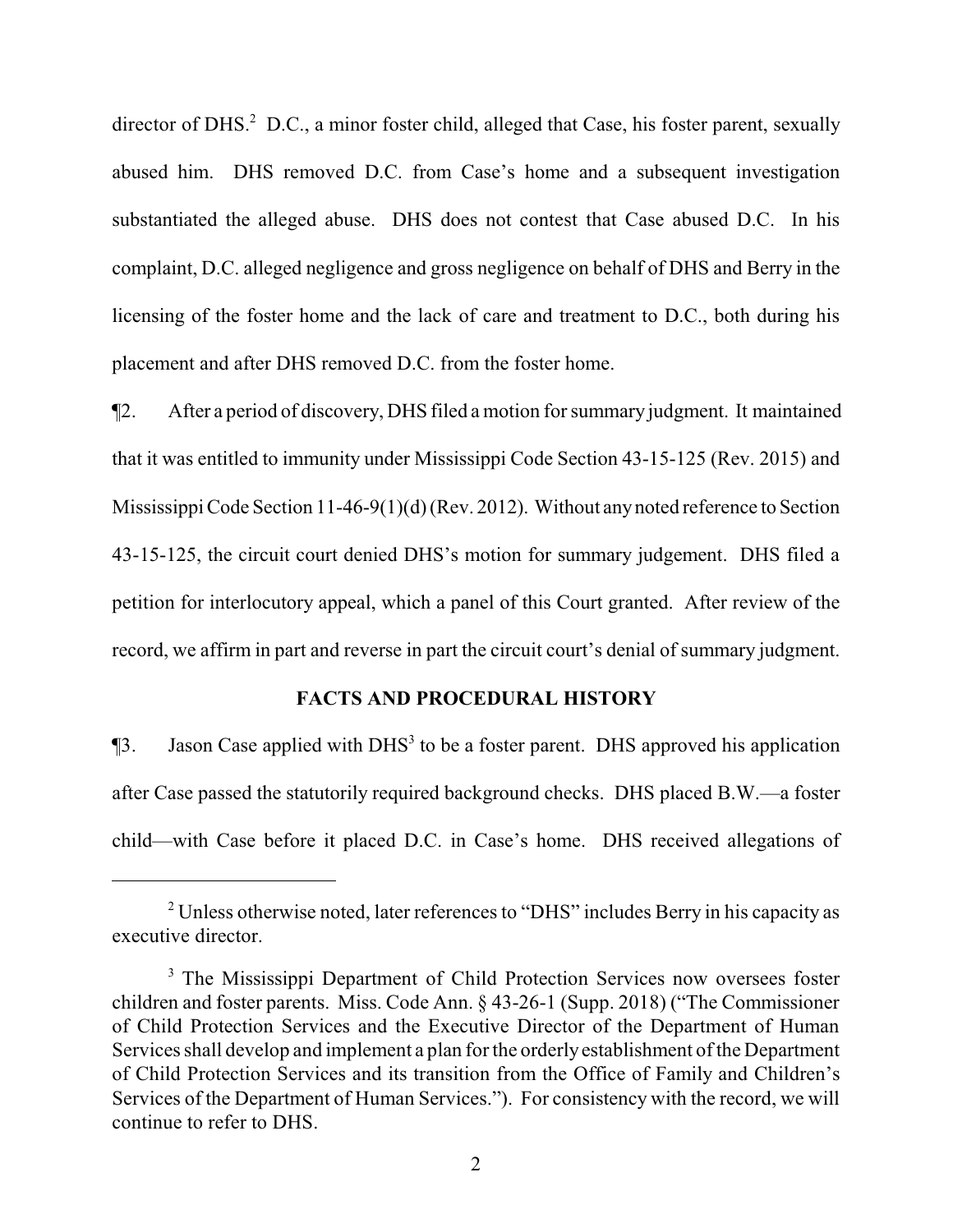physical abuse by Case against B.W. and his brother D.W. DHS determined that the allegations of physical abuse were unsubstantiated.

¶4. DHS then placed D.C., a minor child, in the home of Jason Case on November 4, 2011. A DHS caseworker visited D.C. in Case's home on November 17, 2011, and December 7, 2011. DHS also held a conference that D.C.'s family members attended to discuss permanent plans for D.C.

¶5. On January1, 2012,D.C. called Lastangela Thomas, a DHS caseworker, and informed her that Case had sexually abused him the previous night. According to D.C., Case had provided D.C. alcohol on December 31, 2011, and had proceeded to sexually assault him. Allegedly, Case encouraged D.C. to drink to the point of intoxication. Once D.C. was drunk, D.C. maintained that Case placed him in a recliner in the living room, fondled him and performed oral sex on him.

¶6. Upon hearing from D.C., Thomas immediately met with D.C. and his mother. The sheriff's department was contacted, and D.C. was taken to the hospital. DHS also contacted a judge and sought to have D.C. removed from Case's home. The judge authorized the placement of D.C. with his mother.

¶7. Next, DHS conducted an investigation into D.C.'s allegations. During the investigation, DHS interviewed B.W. and D.W. They reported (for the first time, according to DHS) that Case had sexually abused them as well.

¶8. On March 18, 2013, D.C. (by and through his next friend and natural mother, Georgia Morin) sued Case, DHS, Richard Berry (in his capacity as executive director of DHS) and

3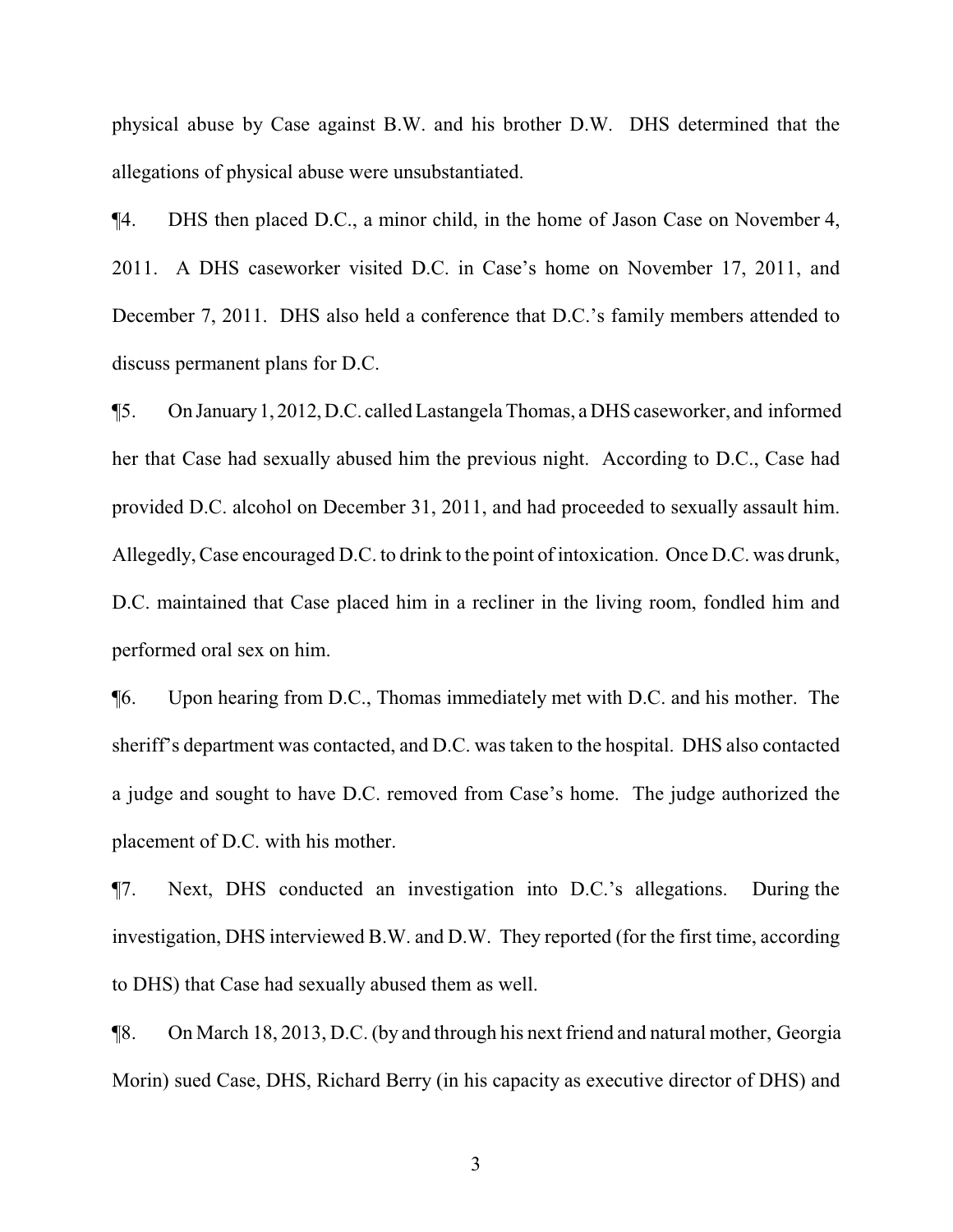John Does One through Five. D.C. alleged that DHS failed to properly monitor D.C.'s care and treatment and failed to adequately investigate Case's "prior conduct and propensities." D.C. also claimed that DHS had failed to take reasonable steps to protect him by placing him in a safe home and removing him from Case's home when DHS knew of Case's sexual abuse of D.C. and others.

¶9. DHS and Berry answered the complaint, jointly, and, after a period of discovery, DHS moved for summary judgment. It attached the affidavit of Dr. Kim Shackelford who was the deputy administrator for the Division of Family and Children Services with DHS. DHS maintained that it had complied with all of the statutorily required background checks of Case and had conducted a thorough home study of Case's home. Further, DHS noted that a caseworker had visited D.C. twice in Case's home. While DHS admitted that there were prior allegations of physical abuse byCase, it noted that the allegations had been determined to be unsubstantiated and that there had been no report of sexual misconduct by Case until after D.C. had reported his allegations to DHS. DHS argued that it was entitled to immunity fromcivil liabilityin connection with formulating its licensing policies and procedures under Mississippi Code Section 43-15-125 (Rev. 2015). It also argued that the facts of the case demonstrated that DHS was entitled to immunity under Mississippi Code Section 11-46- 9(1)(d) (Rev. 2012) of the Mississippi Tort Claims Act (MTCA).

 $\P$ 10. D.C. responded to DHS's motion for summary judgment.<sup>4</sup> He detailed the abuse

 $4$  D.C. attached eight exhibits to his response: (1) Jason Case's sentencing order; (2) a DHS investigative report; (3) DHS's update of allegations against Case; (4) DHS emails regarding abuse of B.W. and D.W.; (5) a DHS letter to Case; (6) a resource family-home study of Case's home; (7) an affidavit of Debra Littleton; and (8) a DHS email.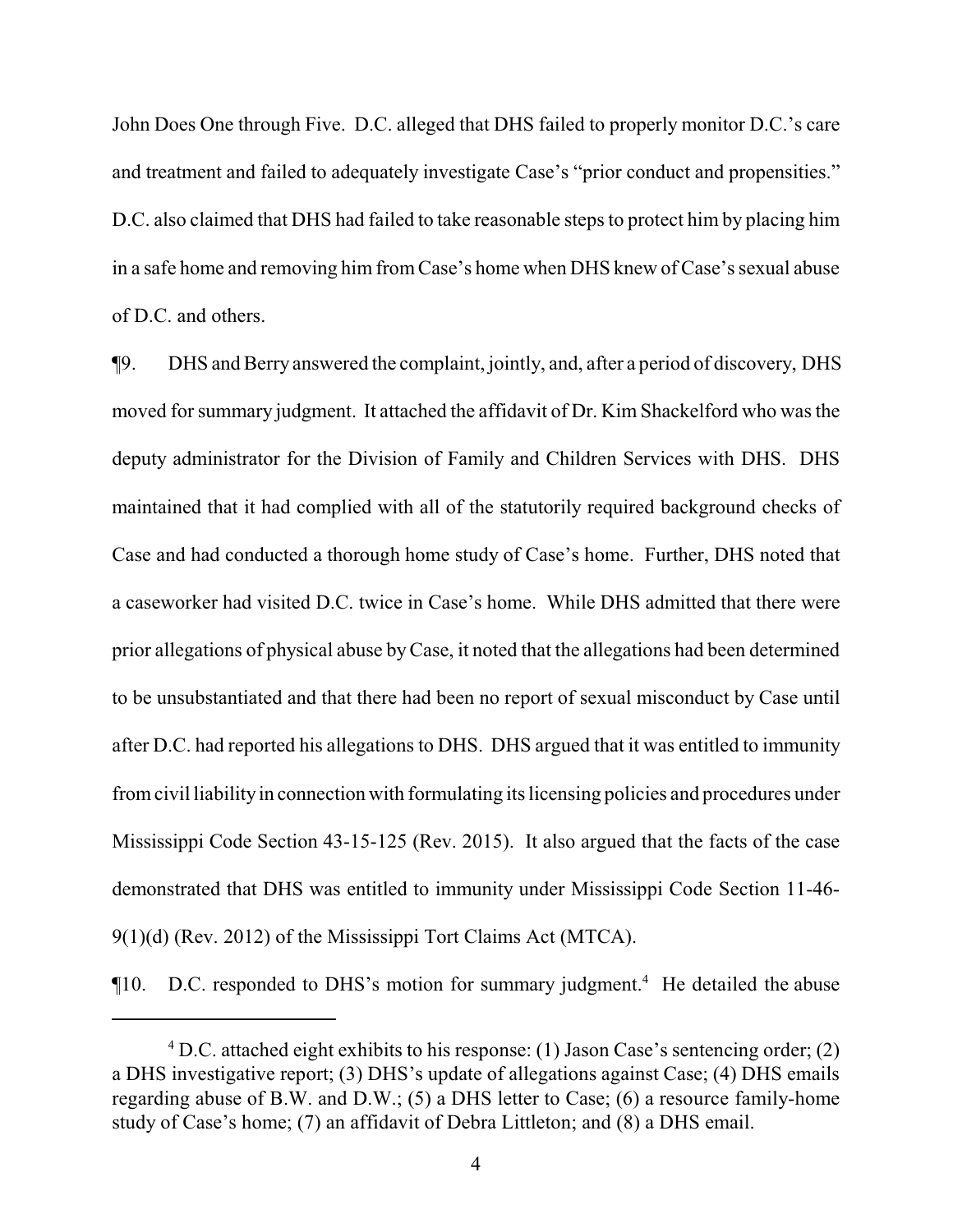against him and alleged that DHS "made no effort to provide psychiatric care or counseling" to him after Case's abuse of him. D.C. also alleged that DHS ignored Case's abuse of B.W. and D.W. D.C. argued that three genuine issues of material fact precluded summary judgment. First, D.C. maintained that DHS had prior knowledge of the acts of Case. Second, D.C. alleged that he would have been in danger had he been left in the care of Case after January 1, 2012. Third, D.C. pointed to Case's criminal conviction after D.C.'s allegations of abuse.<sup>5</sup>

¶11. Next, DHS moved to strike each of D.C.'s exhibits to his motion for summary judgment except the sentencing order. DHS argued that D.C.'s exhibits two through six and eight were hearsay and lacked authentication. DHS also maintained that exhibit seven, Littleton's affidavit, was hearsay. D.C. did not respond to DHS's motion to strike.

¶12. Two years later, DHS renewed its motion for summary judgment and its motion to strike. The circuit court held a hearing and found that Littleton's affidavit—while it contained hearsay—created a genuine issue of material fact with regard to actual knowledge of DHS. The circuit court also ruled that it could not determine at that stage in the litigation whether DHS was entitled to immunityunder the discretionary-function exception of Section 11-46-9(1). The circuit court denied DHS's renewed motion or summary judgment as well as its motion to strike.

¶13. Aggrieved, DHS filed a petition for interlocutory appeal, which a panel of this Court

<sup>5</sup> On August 14, 2013, a jury found Case guilty of two counts of touching a child for lustful purpose under Mississippi Code Section 97-5-23 (Rev. 2006). The trial court sentenced him to twenty years in the custody of the Mississippi Department of Corrections.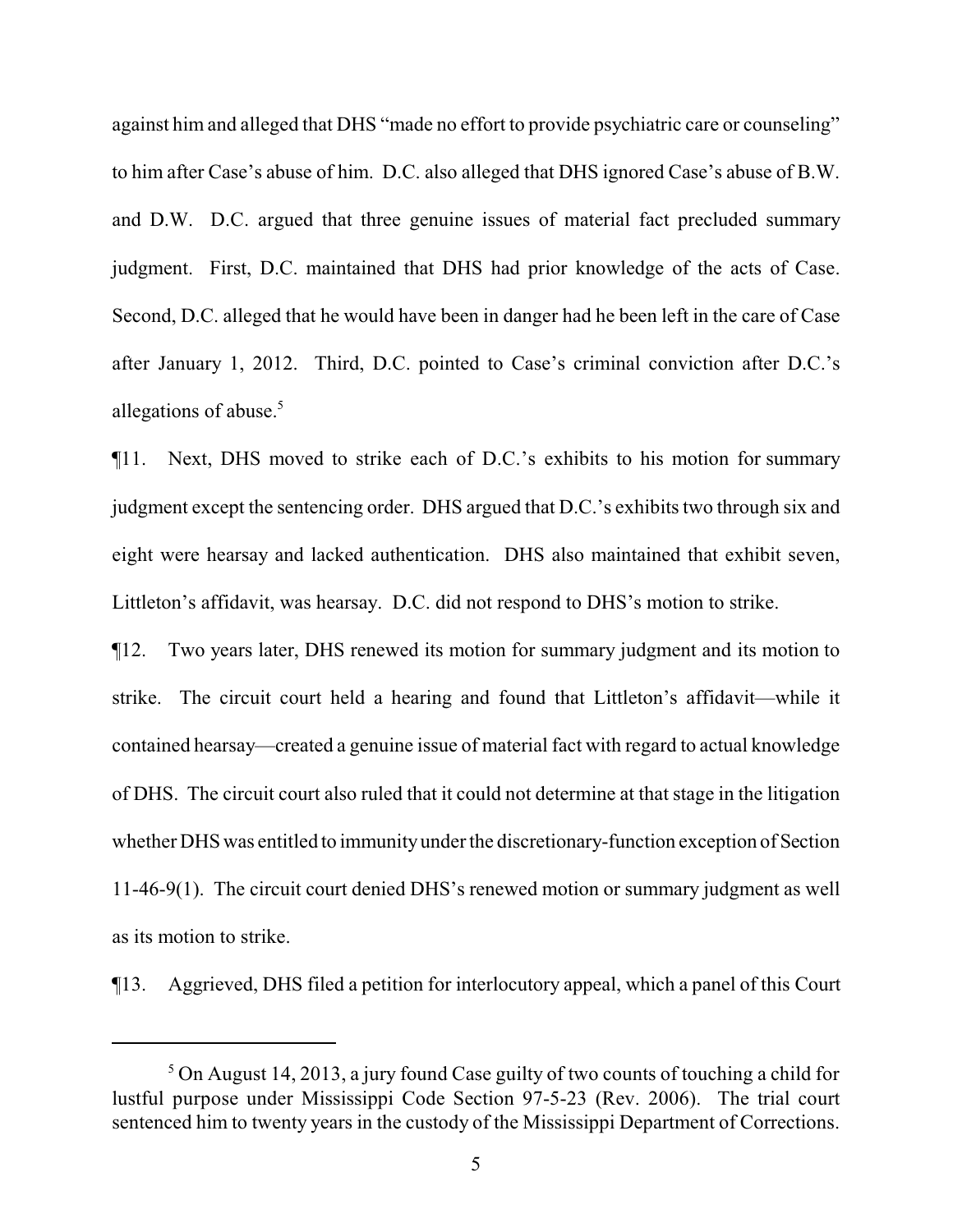granted. On appeal, DHS asks us to determine whether the circuit court erred in denying its motion for summary judgment. After review, we reverse in part the circuit court's denial of summary judgment to DHS under Section 43-15-125, and we affirmin part the circuit court's denial of summary judgment under Section 11-46-9(1)(d), because DHS did not meet its burden under Mississippi Rule of Civil Procedure 56.<sup>6</sup>

#### **STANDARD OF REVIEW**

¶14. We recently reviewed our summary-judgment standard:

With a summary-judgment motion, the mover bears the initial burden of supporting the motion for summary judgment. Miss. R. Civ. P. 56. "When a motion for summary judgment is made and supported . . . an adverse partymay not rest upon the mere allegations or denials of his pleadings, but his response . . . must set forth specific facts showing that there is a genuine issue for trial." Miss. R. Civ. P. 56.

Summary judgment is proper "if the pleadings, depositions, answers to interrogatories and admissions on file, together with the affidavits, if any, show that there is no genuine issue as to any material fact and that the moving party is entitled to a judgment as a matter of law." Miss. R. Civ. P. 56(c). In other words, summary judgment is appropriate where the nonmoving party fails to "make a showing sufficient to establish the existence of an element essential to the party's case, and on which that party will bear the burden of proof at trial." *Buckel v. Chaney*, 47 So. 3d 148, 153 (Miss. 2010). The evidence is reviewed in the light most favorable to the nonmoving party, and the Court reviews the grant or denial of summary judgment de novo. *Bennett v. Hill–Boren, P.C.*, 52 So. 3d 364, 368 (Miss. 2011).

<sup>&</sup>lt;sup>6</sup> Today, we decline to address whether the circuit court erred in denying DHS's motion to strike because our holding renders the issue moot. We do, however, caution future litigants that we will only consider admissible evidence in considering a Rule 56 motion. *See Magee v. Transcon. Gas Pipe Line Corp.*, 551 So. 2d 182, 186 (Miss. 1989) ("To have power to generate a genuine issue of material fact, anyother documents, including but not limited to, depositions, answers to interrogatories, or affidavits must, first, be sworn; second, be made upon personal knowledge; and third, show that the party giving them is competent to testify.").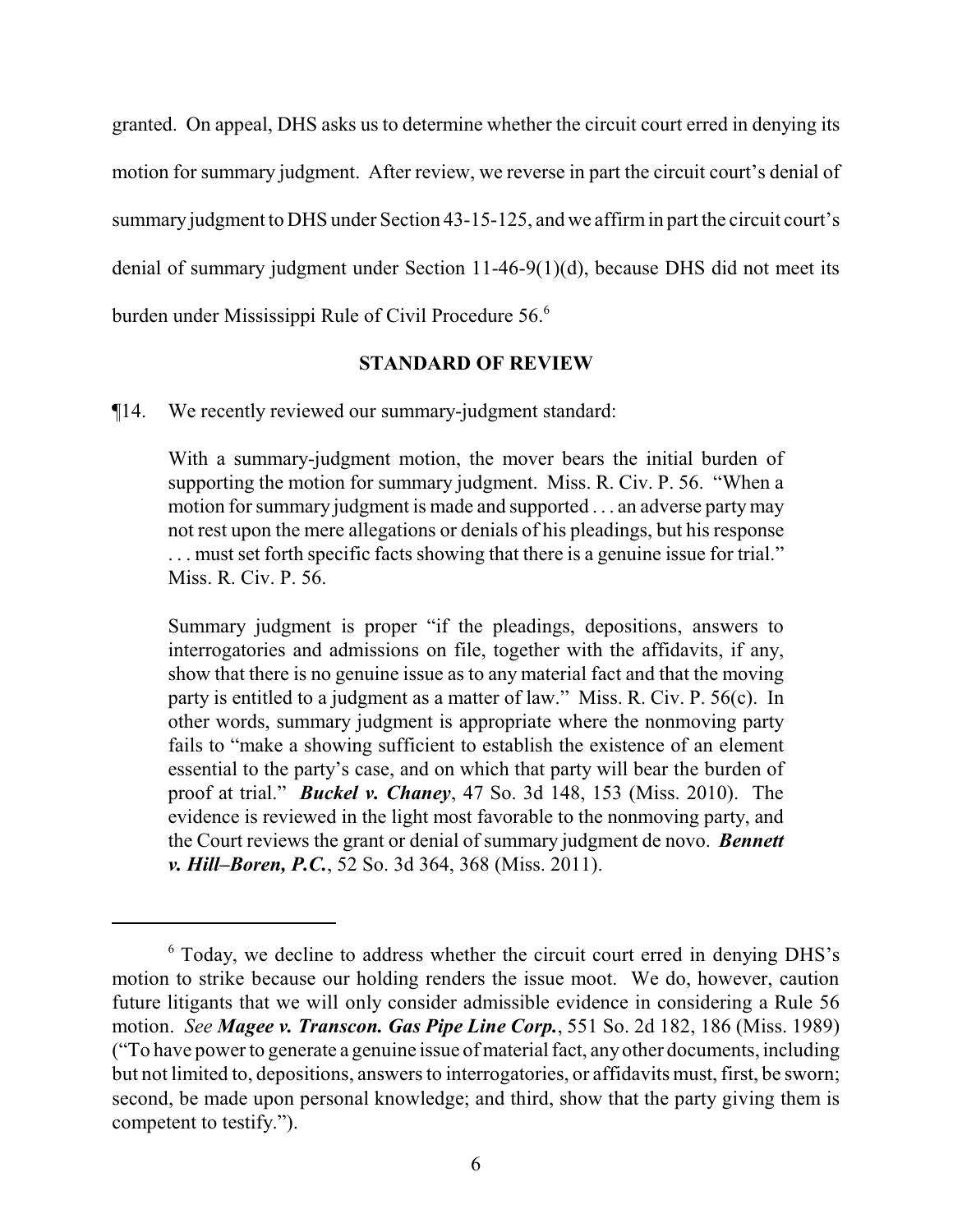*McGinty v. Grand Casinos of Miss., Inc.-Biloxi*, 245 So. 3d 444, 447–48 (Miss. 2018).

#### **ANALYSIS**

*Licensing Immunity Under Section 43-15-125*

¶15. DHS maintains that Section 43-15-125 entitles it to immunity against D.C.'s claims concerning Case's licensing. Neither the circuit court nor D.C. have addressed DHS's claims under Section 43-15-125.

¶16. Interpretation and application of Section 43-15-125 is an issue of first impression for this Court. Section 43-15-125 provides,

The Department of Human Services and/or its officers, employees, attorneys and representatives shall not be held civilly liable for any findings, recommendations or actions taken pursuant to this article.

Miss. Code. Ann. § 43-15-125 (Rev. 2015).

¶17. "Before we engage in statutory interpretation, we look to the statute to determine whether interpretation is necessary, that is, whether the language is plain, unambiguous, and in need of no interpretation." *Pat Harrison Waterway Dist. v. Cty. of Lamar*, 185 So. 3d 935, 946 (Miss. 2015) (citing *Miss. Methodist Hosp. & Rehab. Ctr., Inc. v. Miss. Div. of Medicaid*, 21 So. 3d 600, 607 (Miss. 2009), *overruled on other grounds by King v. Miss. Military Dep't*, 245 So. 3d 404, 406 (Miss. 2018)). If the statute is plain and unambiguous, "we need go no further." *Id.* (citing *Miss. Methodist Hosp.*, 21 So. 3d at 607).

¶18. Here, we find that the statute's language is plain and unambiguous. DHS and its officers are immune from civil liability "for any findings, recommendation or actions taken pursuant to this article." There is no indication in the language of the statute that the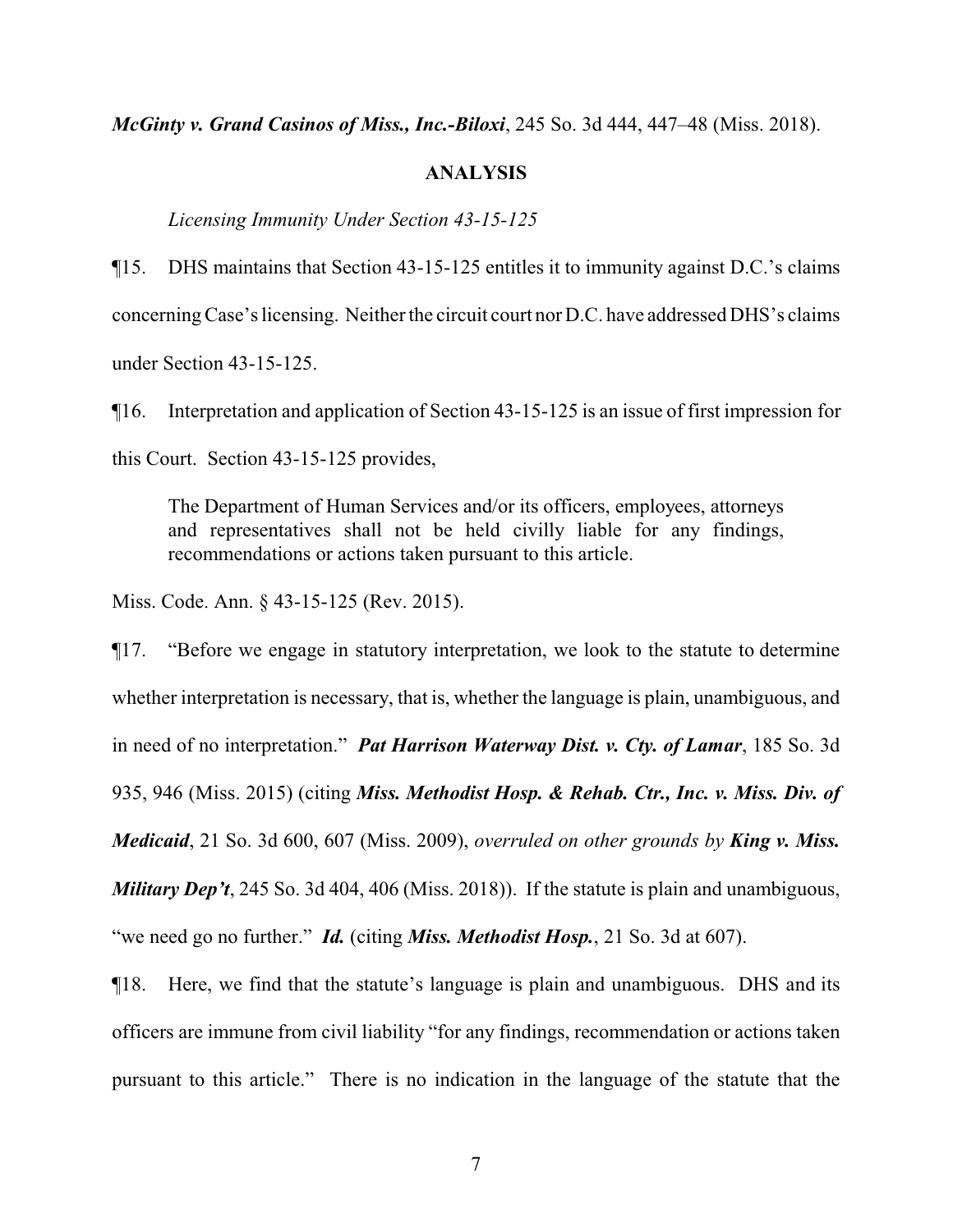Legislature did not intend to exempt DHS and its officers from civil liability.

¶19. Analysis ofthe statutoryscheme in which Section 43-15-125 resides reveals the scope of the immunity intended by the Legislature. The Legislature intended for the statute "to protect the health, safety and well-being of all children in the state who are cared for by family foster homes . . . by providing for the establishment of licensing requirements for such homes . . . and providing procedures to determine adherence to these requirements." Miss. Code Ann. § 43-15-101 (Rev. 2015). The statute establishes DHS<sup>7</sup> as the licensing authority and vests it with the authority to approve, extend, deny, suspend and revoke licenses for foster homes. Miss. Code Ann. § 43-15-105(1) (Rev. 2015). DHS receives applications for licenses and determines what information is required in an application. Miss. Code Ann. § 43-15-109 (Rev. 2015). The statute also governs revocation, suspension and reinstatement of licenses and gives DHS the discretion to discipline licensees. Miss. Code Ann. §§ 43-15- 113, -119 (Rev. 2015). Further, the statute grants DHS the authority to conduct inspections and investigations of the facility of the licensee. Miss. Code Ann. § 43-15-115 (Rev. 2015).  $\P$ 20. Within this context of the statutory scheme, the language of Section 43-15-125 is plain and unambiguous. DHS and its officers "shall not be held civilly liable for any findings, recommendations or actions taken pursuant to this article." Miss. Code Ann. § 43-15-125. ¶21. With the language of Section 43-15-125 established as unambiguous, we turn to D.C.'s claims of genuine issues of material fact that would preclude summary judgment. After review, it is evident that the circuit court erred by not granting summary judgment, in

<sup>&</sup>lt;sup>7</sup> More specifically, the Division of Family and Children Services, a subdivision of DHS, is given the authority.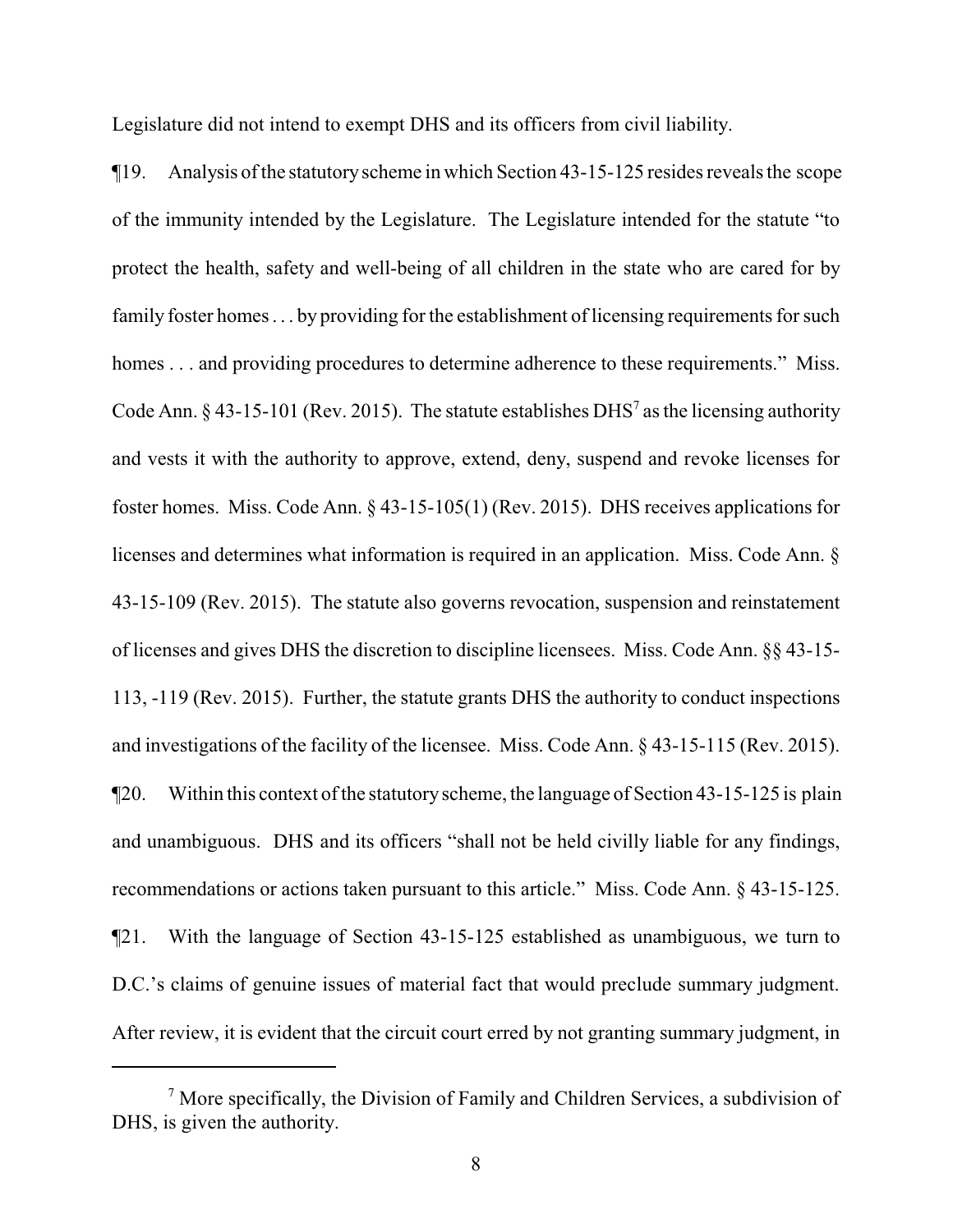part, to DHS under Section 43-15-125, which provides licensing immunity to the agency and its officers.

¶22. In his complaint, D.C. alleged thatDHSprovided "[i]nadequate and improper training, supervision and disciplining of foster parents in handling and supervising foster children" as well as "[i]nadequate procedures for taking complaints and/or investigating complaints of foster children." Further, Count Four alleged that DHS failed to conduct an adequate investigation into Case's "conduct and propensities." Count Five argued that DHS violated D.C.'s right to due process by not placing him in a safe foster home. In his response to DHS's motion for summary judgment, D.C. argued that DHS had prior knowledge of Case's actions and that Case's criminal conviction precluded summary judgment. On appeal, D.C. raises these same arguments. In essence, all of these claims relate to DHS's licensing of the foster home with Case as a foster parent.

¶23. These claims fail as a matter of law under Section 43-15-125. It is clear that the Legislature intended to shield DHS and its officers from civil liability "for any findings, recommendations or actions taken pursuant to this article." Miss. Code Ann. § 43-15-125. Also, it is clear that this immunity extends to DHS's inspections and investigations of the foster home for the purposes of licensing the home (and thereby the foster parent).

¶24. Further, D.C. admits that DHS investigated the allegations of Case's past physical abuse of B.W. and D. W. While he alleged that DHS "failed to conduct an[] adequate and sufficient investigation," D.C. did not offer any evidence to show that DHS's investigation was inadequate at the time that the abuse was first reported. D.C. simply argues that DHS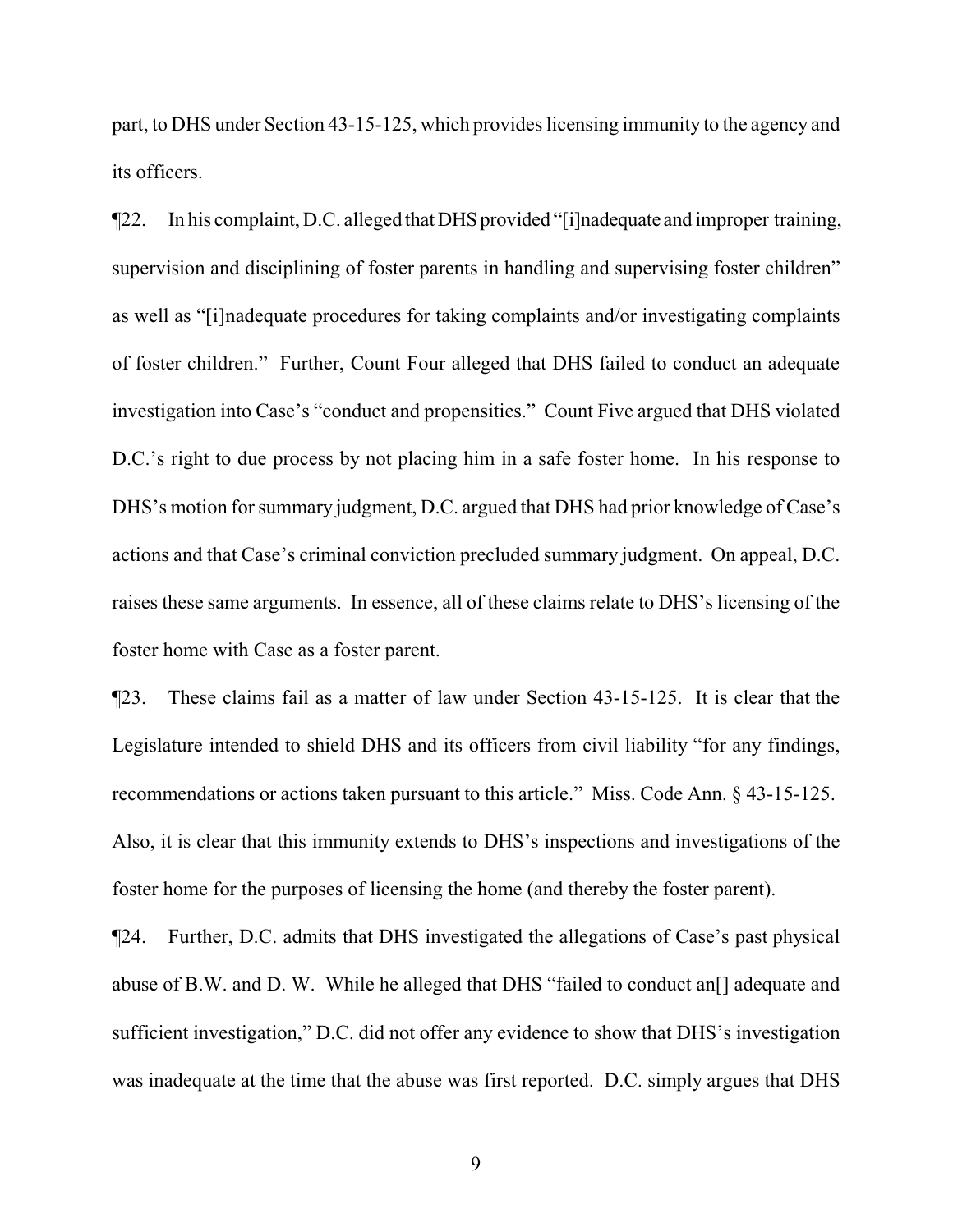got it wrong. "Mere general allegations which do not reveal detailed and precise facts will not prevent the award of summary judgment." *Stuckey v. The Provident Bank*, 912 So. 2d 859, 865 (Miss. 2005) (internal quotation marks omitted) (quoting *Brownv. Credit Ctr., Inc.*, 444 So. 2d 358, 364 (Miss. 1983)).

¶25. Section 43-15-125 grants immunity to DHS for its licensing of foster homes. Thus, the circuit court erred in denying DHS's motion for summary judgment as to any claims that sought to hold DHS liable for its findings, recommendations or action in licensing the foster home.

## *MTCA Immunity Under Section 11-46-9(1)*

¶26. Next, DHS argues that it is entitled to immunity under Section 11-46-9(1) of the MTCA. In its motion for summary judgment, DHS alleged that it followed "[a]ll policies and procedures . . . while D.C. was in Mr. Case's home and during the investigation following the allegations of abuse."

¶27. The MTCA authorizes suits against "the state and its political subdivisions . . . arising out of the torts of such governmental entities and the torts of their employees while acting within the course and scope of their employment." Miss. Code Ann. § 11-46-5 (Rev. 2012). DHS, as a political subdivision of the state, though, is immune from claims "[b]ased upon the exercise or performance or the failure to exercise or perform a discretionary function or duty." Miss. Code Ann. § 11-46-9(1)(d).

¶28. In considering a claimof discretionary-function immunity, this Court recently returned to the public-policy function test. *Wilcher v. Lincoln Cty. Bd. of Supervisors*, 243 So. 3d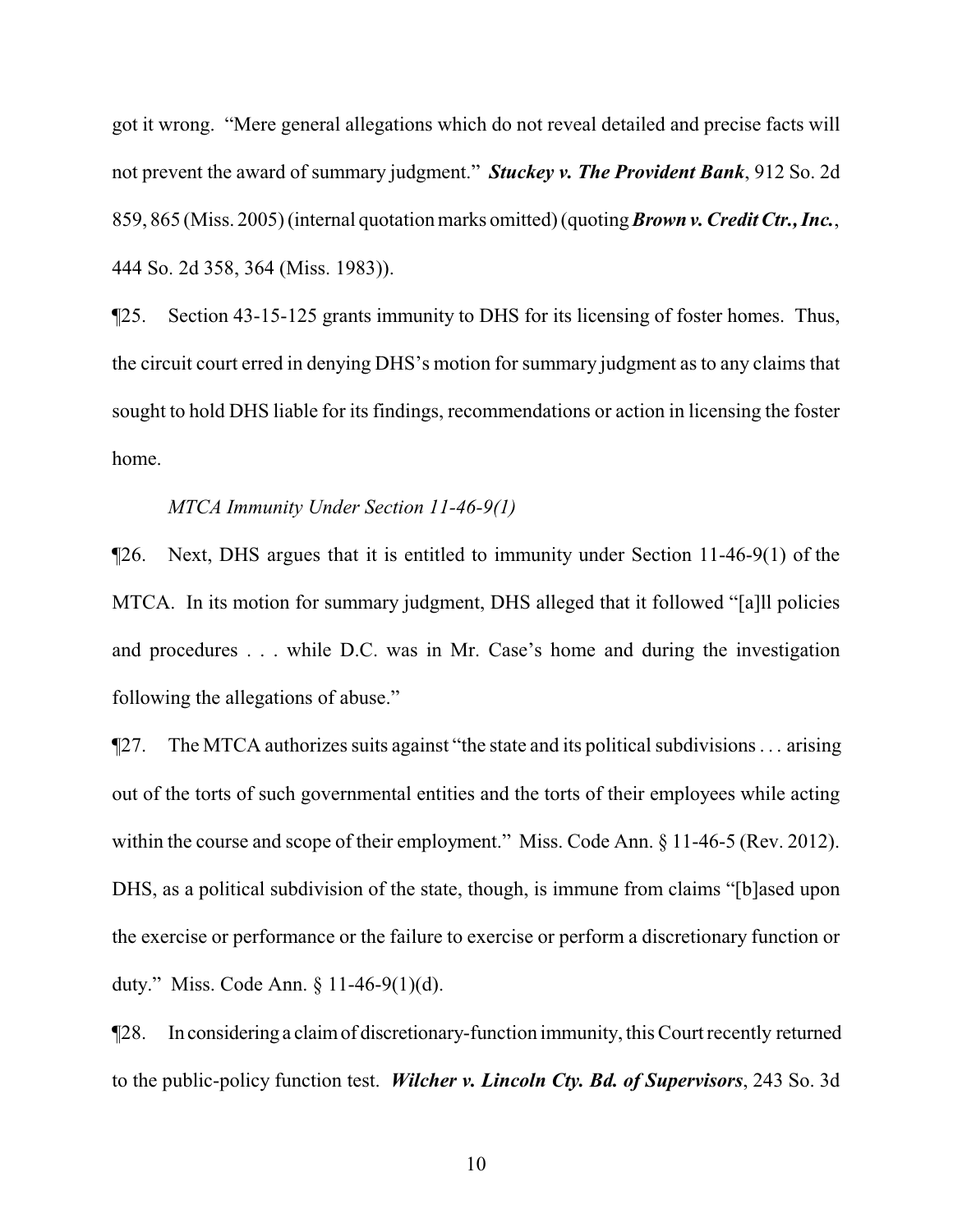177, 187 (Miss. 2018). Under this test, "[t]his Court first must ascertain whether the activity in question involved an element of choice or judgment." *Id.* (internal quotation marks omitted) (quoting *Miss. Transp. Comm'n v. Montgomery*, 80 So. 3d 789, 795 (Miss. 2012)). "If so, this Court also must decide whether that choice or judgment involved social, economic, or political-policy considerations. Only when both parts of the test are met does a government defendant enjoy discretionary-function immunity." 8 *Id.* (citing *Montgomery*, 80 So. 3d at 795).

¶29. Further, "[t]his Court considers MTCA immunity as an affirmative defense." *Estate of Grimes ex rel. Grimes ex rel. Wrongful Death Beneficiaries v. Warrington*, 982 So. 2d 365, 370 (Miss. 2008) (citing *City of Ellisville v. Richardson*, 913 So. 2d 973, 975 (Miss. 2005)). "On summary judgment, as at trial, the burden of proving" an affirmative defense "falls on the part[y] asserting it . . . ." *Inland Family Practice Ctr., LLC v. Amerson*, 256 So. 3d 586, 591 (Miss. 2018). Thus, DHS bears the dual burden of production and persuasion. *See Maness v. K & A Enters. of Miss., LLC*, 250 So. 3d 402, 409 (Miss. 2018) ("The movant bears the burden of persuasion, 'persuading the trial judge that: (1) no genuine

<sup>&</sup>lt;sup>8</sup> We note that the circuit court ruled on the summary-judgment motion under the discretionary-function test espoused in *Brantley*. *Brantley v. City of Horn Lake*, 152 So. 3d 1106, 1115 (Miss. 2014), *overruled by Wilcher*, 243 So. 3d at 185. We examine the circuit court's ruling under the public-policy function test reestablished by *Wilcher*. On appeal, DHS has neither argued that the return to the public-policy function test was prejudicial nor has it asked for an opportunity to supplement the record or present additional evidence under the test on remand. Instead, DHS argues—under a de novo standard—that it should have prevailed under the public-policy function test reestablished by*Wilcher*. We disagree and affirm in part the trial court's denial of summary judgment. We leave any further proceedings concerning discretionary-function immunity to the discretion of the circuit court.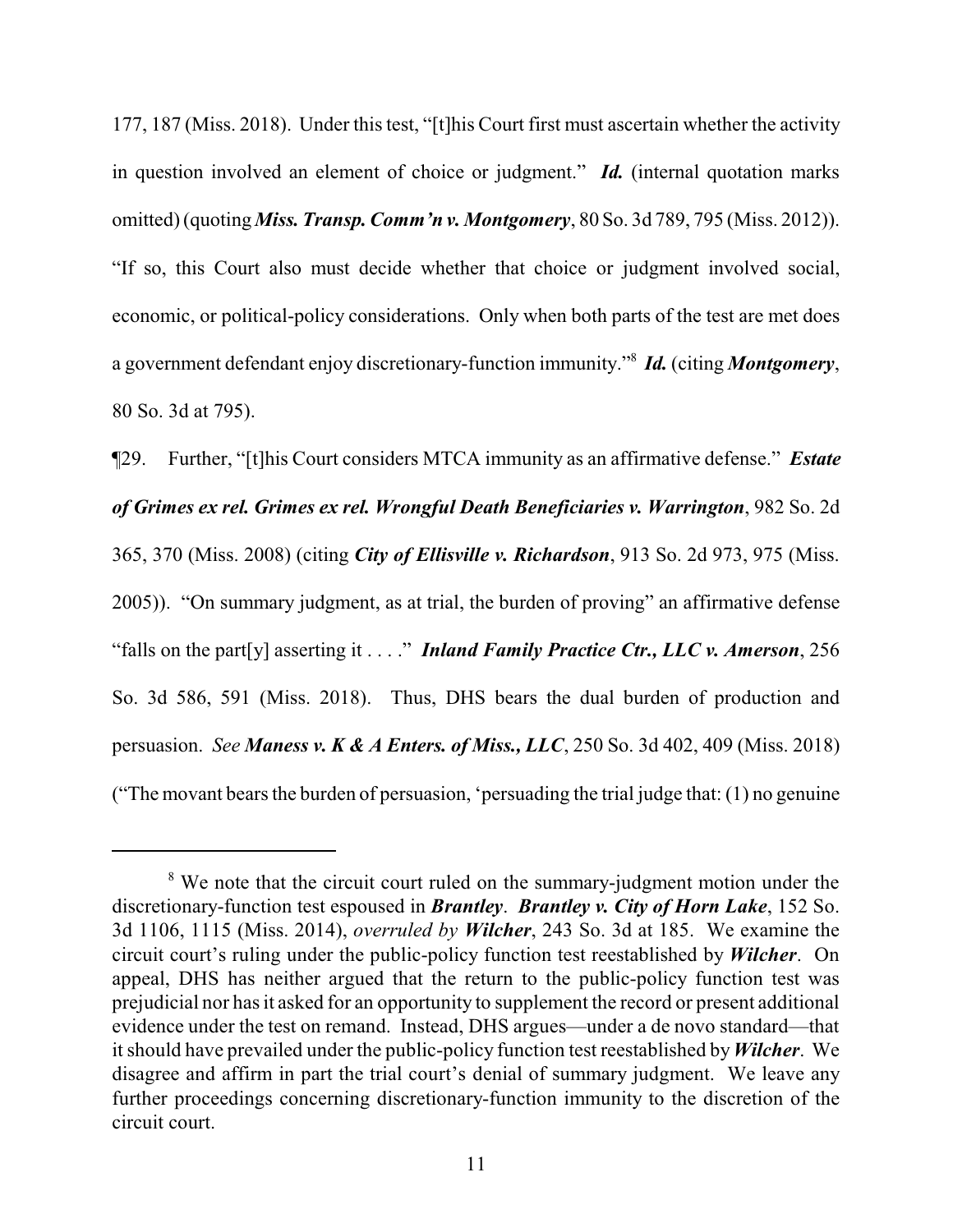issue of material fact exists, and (2) on the basis of the facts established, he is entitled to judgment as a matter of law.'" (quoting *Karpinsky v. Am. Nat'l Ins. Co.*, 109 So. 3d 84, 88 (Miss. 2013))).

¶30. Here, we find that DHS did not meet its burden of production or persuasion under Rule 56 since MTCA immunity is an affirmative defense. M.R.C.P. 56(c) ("The judgment sought shall be rendered forthwith if the pleadings, depositions, answers to interrogatories and admissions on file, together with the affidavits, if any, show that there is no genuine issue as to any material fact and that the moving party is entitled to a judgment as a matter of law."). Thus, the circuit court did not err in denying the motion for summary judgment under Section 11-46-9(1)(d).

¶31. D.C. made multiple allegations outside of the context of the licensure of the foster home. D.C. argued that DHS "fail[ed] to establish and enforce proper and adequate procedures, policies and practices relating to children in the custody and control of []DHS" and "fail[ed] to protect [D.C.] from har[m] perpetrated by agents of []DHS who had the responsibility for the care and custody of [D.C.]." Also, Count Four alleged that DHS failed "to adequately and properly oversee and monitor the care and treatment of" D.C. Further, Count Five argued that DHS failed "to monitor [D.C.]'s care and treatment." Similar allegations of the lack of care and treatment of foster children have been recognized as actionable under the MTCA. *See Miss. Dep't of Human Servs. v. S.W.*, 974 So. 2d 253, 259–60 (Miss. Ct. App. 2007) (finding that discretionary immunity did not bar suit when DHS did not "adhere to the minimum contact requirements[,] . . . . terminate[d] an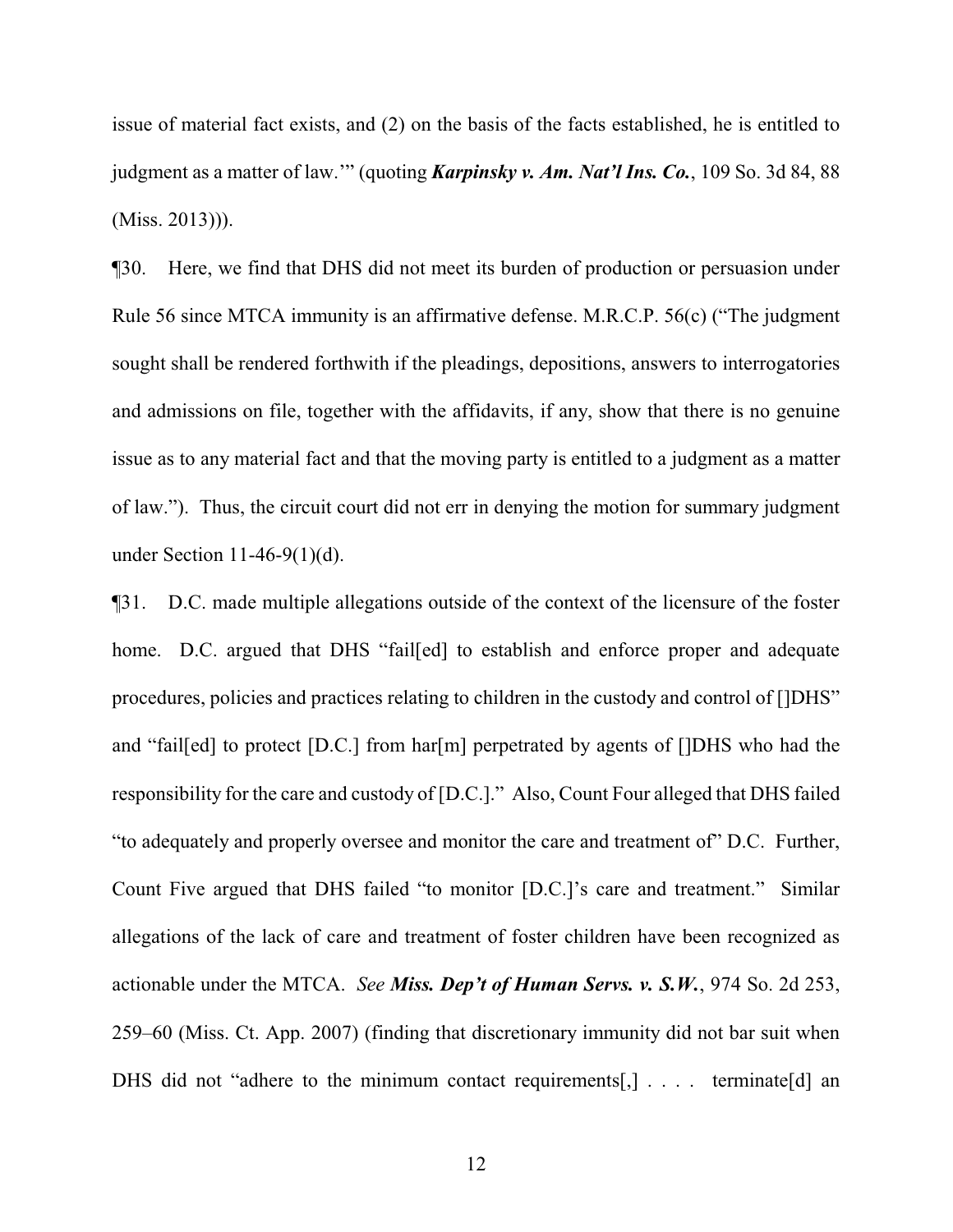investigation without fully performing the outlined duties" and "failed to ensure that [the foster child] actually received the counseling for quite some time.").

¶32. DHS's motion for summary judgment failed to demonstrate that there was no genuine issue of any material fact on these claims. While DHS did *allege* in its motion that it followed "[a]ll policies and procedures," there was no support for this allegation outside of the context of licensure of the foster home.

¶33. Ultimately, DHS did not meet its burden of production concerning D.C.'s claim that it did not care for him during his placement or provide medical care after D.C. reported the abuse. DHS did not introduce any evidence that it complied with its policies regarding its care of D.C. during his placement with Case or its medical treatment of D.C. after he reported the abuse. DHS's duty in this regard is broader than the licensing of the foster home. *See* Miss. Code Ann. § 43-15-5 (Rev. 2015) ("The Department of Human Services shall have authority and it shall be its duty to administer or supervise all public child welfare services . . . provide for the care of dependent and neglected children in foster family homes ..., supervise the care of such children ...; [and] supervise the importation of children ... . ."). In fact, none of the DHS policies or regulations were entered into the record before the Court by any party.

¶34. DHS did attach an affidavit from Dr. Kim Shackleford, DHS's deputy administrator for the Division of Family and Children Services, but Dr. Shackleford's affidavit spoke to Case's licensure and the investigation after D.C. reported the abuse. In relevant part, Dr. Shackleford's affidavit reads,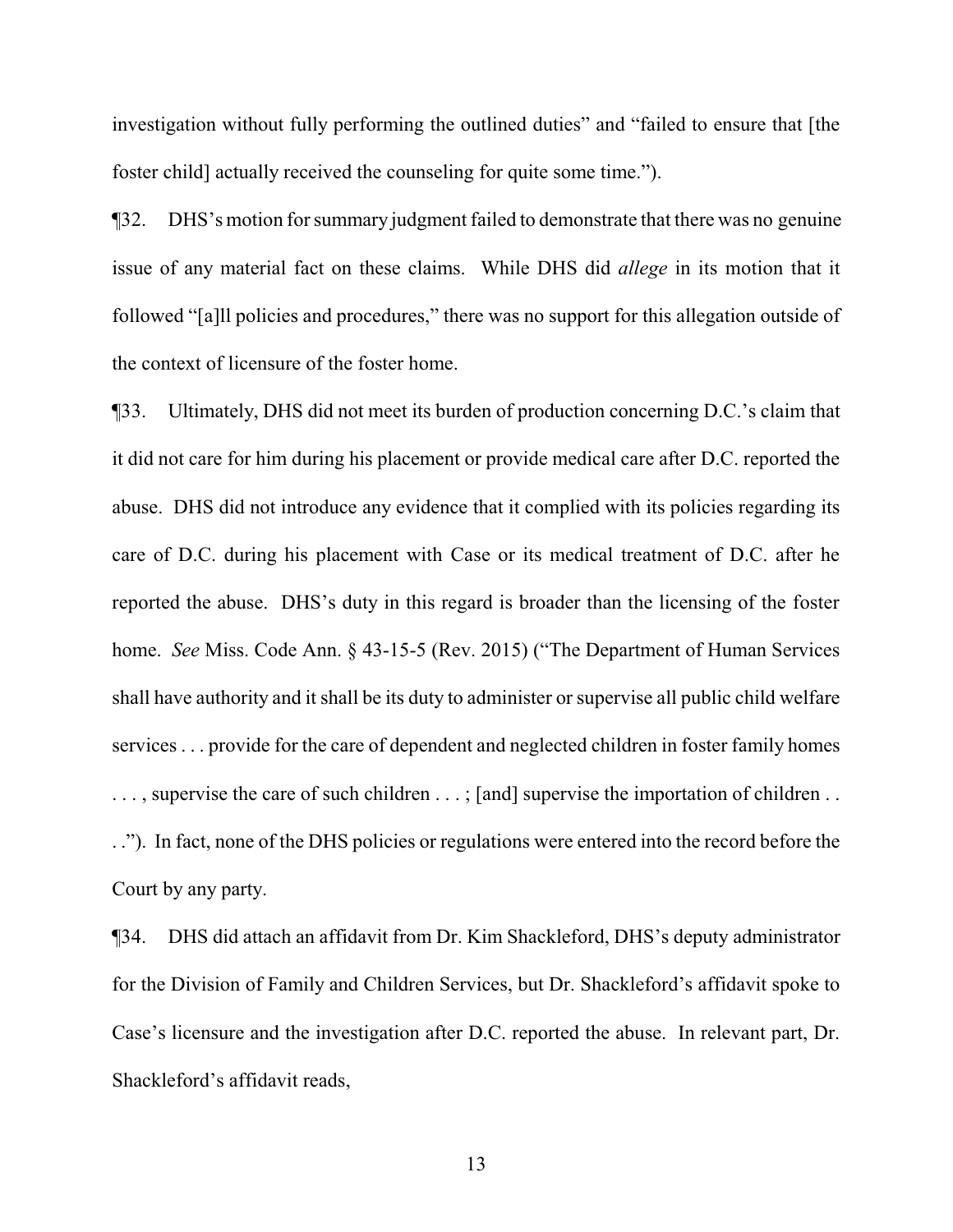I have reviewed DHS's file on former foster parent, Jason R. Case. All of the statutorily required background checks were conducted on Mr. Case prior to his being licensed as a foster parent, including a national criminal history record information check and a child abuse registry check. Mr. Case was fingerprinted and the results were forwarded to both the Department of Public Safety and on to the FBI for a national criminal history record check. All of these checks revealed no criminal history for Mr. Case that would have given DHS notice of any potential on his part of sexual abuse of a foster child.

. . . .

. . . All policies and procedures in both the licensing of Mr. Case as a foster parent and the investigation following the allegations of abuse were followed by DHS personnel.

Nothing in Dr. Shackleford's affidavit supports the notion that DHS followed all of its

policies in regards to its care for D.C. or its treatment of him after he reported the abuse. The

affidavit only speaks to DHS's licensing of Case as a foster parent and investigating D.C.'s

allegations of abuse.<sup>9</sup>

¶35. The circuit court also recognized that the summary-judgment motion was insufficient

for it to determine whether or not DHS was entitled to immunity under the MTCA. At the

hearing, it concluded,

The [c]ourt finds that the motion for summary judgment is not well taken and should be and is hereby overruled.

. . . I'm aware that there are cases, many cases—as a matter of fact most cases that have presented themselves to the Court, the Court's been able to quickly resolve the issue of whether it was discretionary function or not, and if it was, to grant summary judgment, and I've been very quick to do that. This is

<sup>&</sup>lt;sup>9</sup> To be clear, it is not apparent from the record that D.C. alleged any failure on the part of DHS in its investigation of the abuse that he had reported. Any alleged error in its investigation of the earlier abuse by Case against B.W. and D.W. would be a claim concerning DHS's licensing ofCase. As mentioned above, DHS and its officers are immune from such claims under Section 43-15-125.